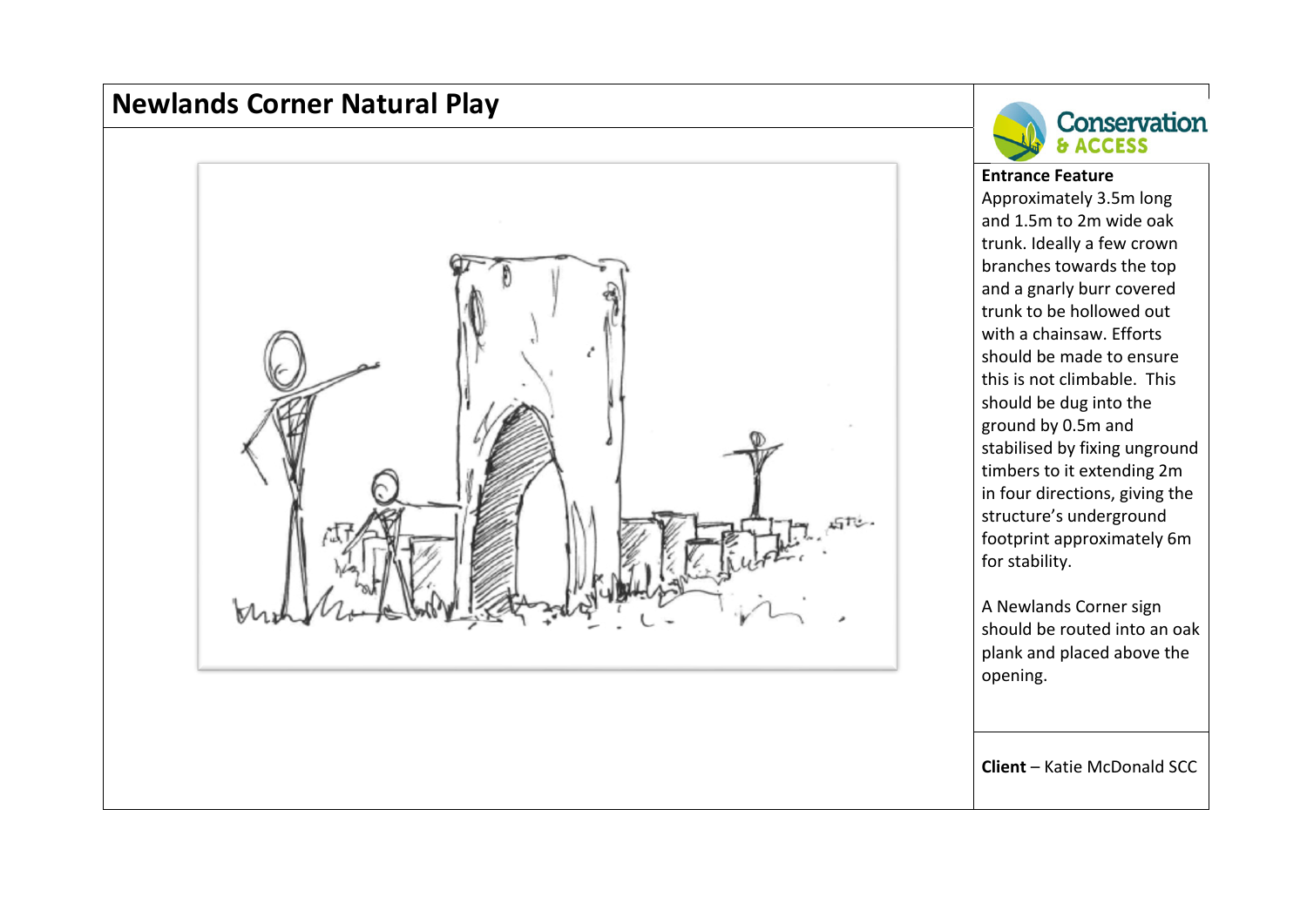



Ballance beams

25 larch lengths of 5m. 30cm – 50cm diameter Bearers 20cm – 30cm diameter ‐ various lengths not shorter than 1.5m. Running total <sup>=</sup> 30mUpright posts 150 <sup>x</sup> various lengths from 30cm to 80cm at 30cm‐ 50cm diameter. Running total of 90mLog cluster centre pieces 2 <sup>x</sup> 1m long <sup>x</sup> 60cm‐80cm diameter.

**Client** – Katie McDonald SCC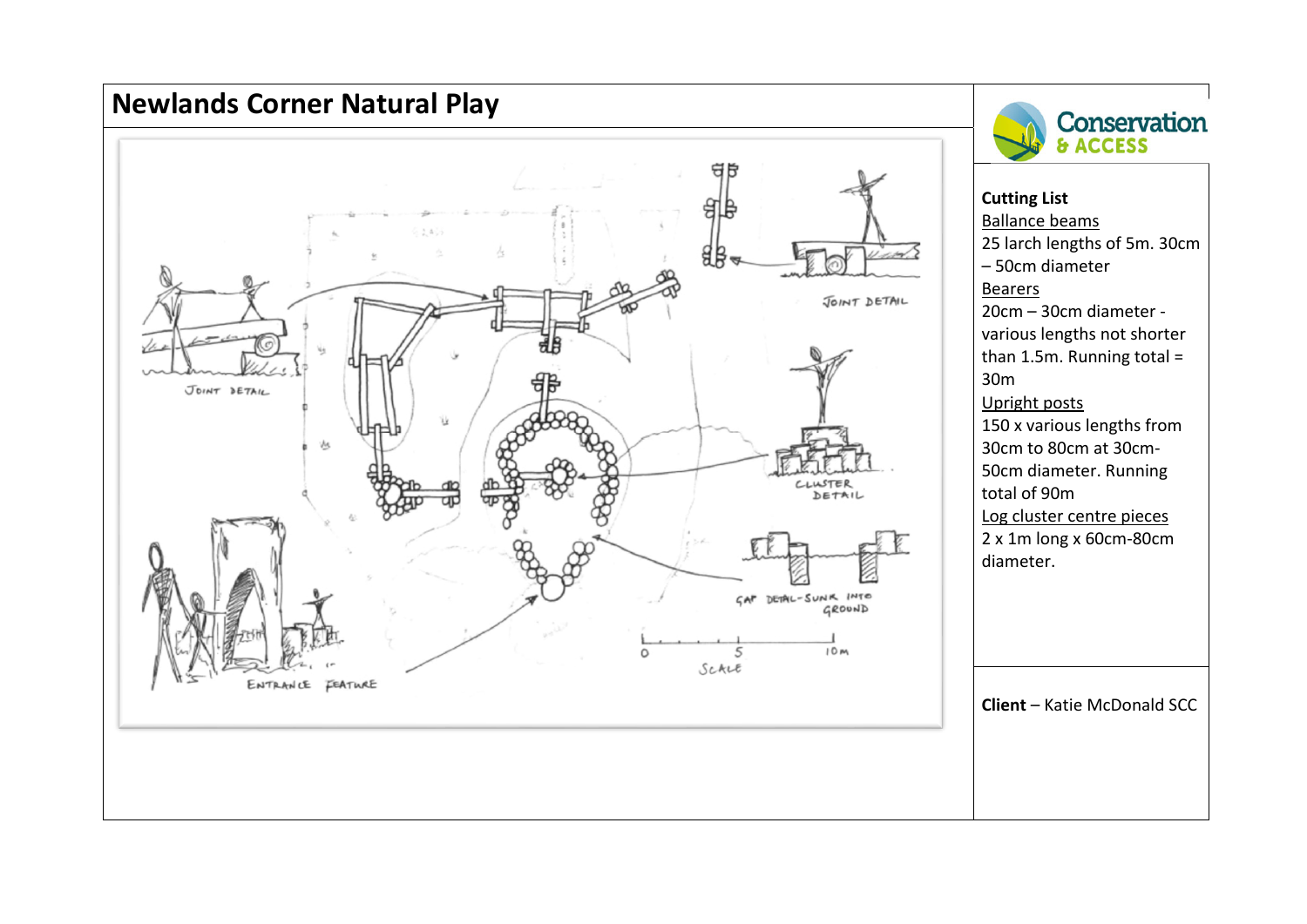# **Newlands Corner Natural Play**

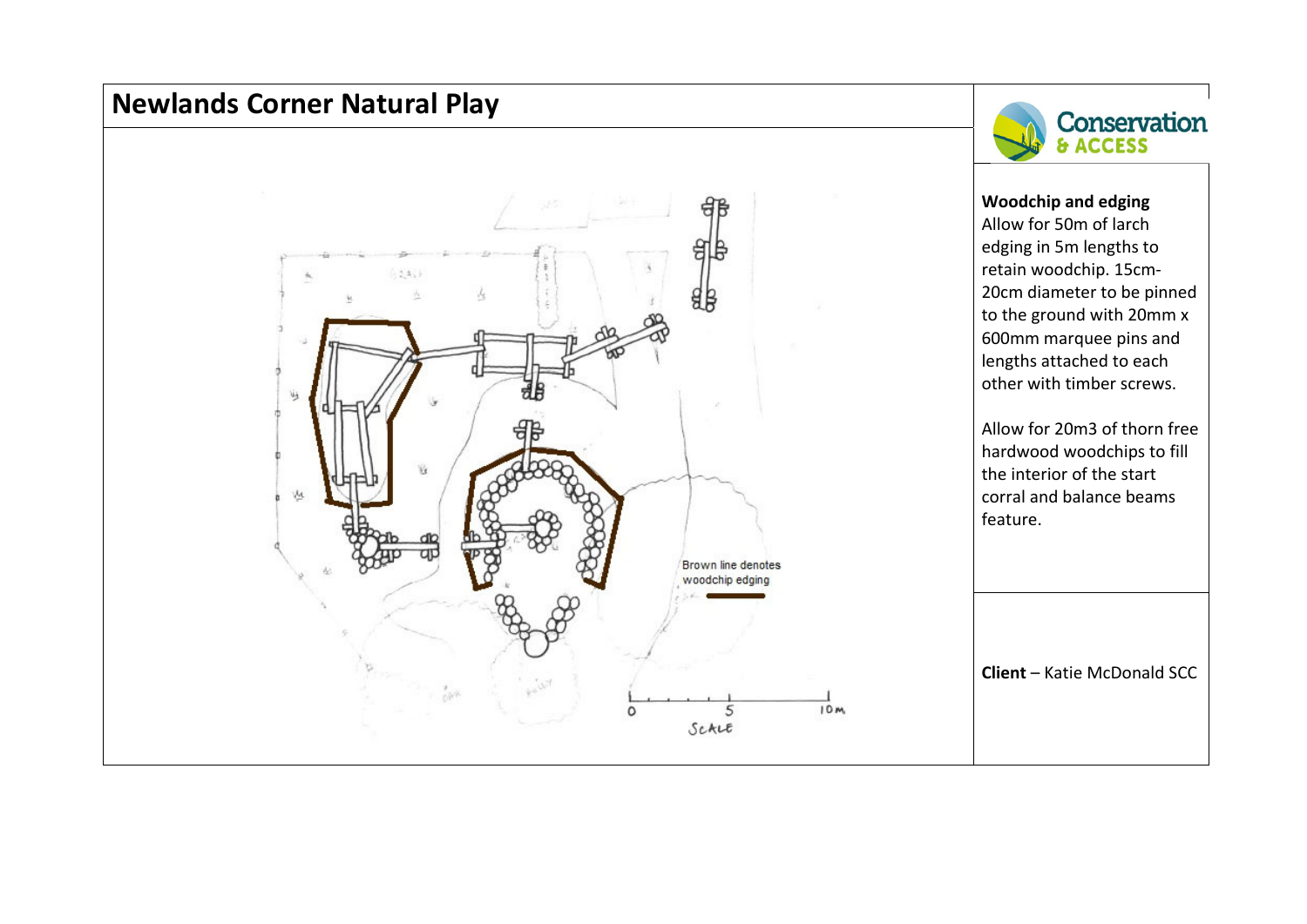## **Cutting list**

### **Oak**

- Entrance Feature ‐ approximately 3.5m long and 1.5m to 2m wide oak trunk. Ideally a few crown branches towards the top and a gnarly burr covered trunk.
- Log cluster centre pieces 2 x 1m long x 60cm‐80cm diameter. Running total 2m

### **Larch**

- Ballance beams 25 larch lengths of 5m. 30cm 50cm diameter. Running total 125m
- Bearers 20cm 30cm diameter -various lengths not shorter than 1.5m. Running  $total = 30m$
- Upright posts ‐ 150 x various lengths from 30cm to 80cm at 30cm‐50cm diameter. Running total of 90m
- Woodchip Edging ‐ 10 x 5m lengths to retain woodchip. 15cm‐20cm diameter Running total 50m

We will be creating a children's natural play area, similar in design to that at Chinthurst Hill car park (pictured below) and Box hill, at the entrance to the all access trail and next to the café's seating area.



**Pictured: New Natural Play Area at Chinthurst Hill car park**

This won't be consumption based but will focus on harnessing imagination and using raw materials to create areas of play and interest. This has been proven extremely effective at Box Hill where the natural play trail, now 10 years old, is a key attraction for families with children of all ages.